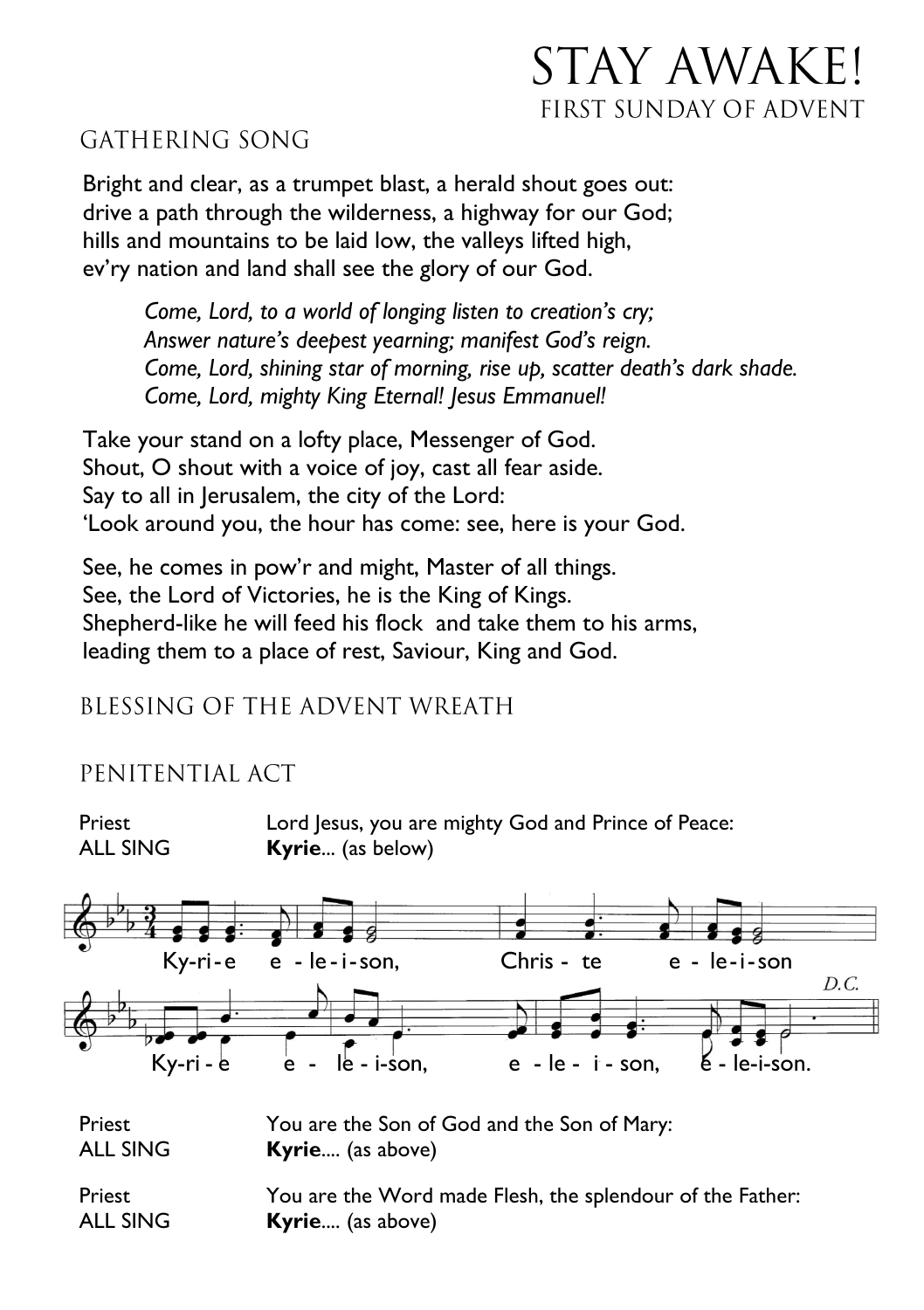RESPONSORIAL PSALM

*First time, repeat after choir, thereafter all sing following each verse.*



ACCLAMATIONS DURING THE EUCHARISTIC PRAYER Mass of Renewal © Bernard Sexton

> Holy, holy, holy, Lord God of hosts. Heaven and earth are full of your glory. Hosanna in the highest. Blessed is he who comes in the name of the Lord. Hosanna in the highest.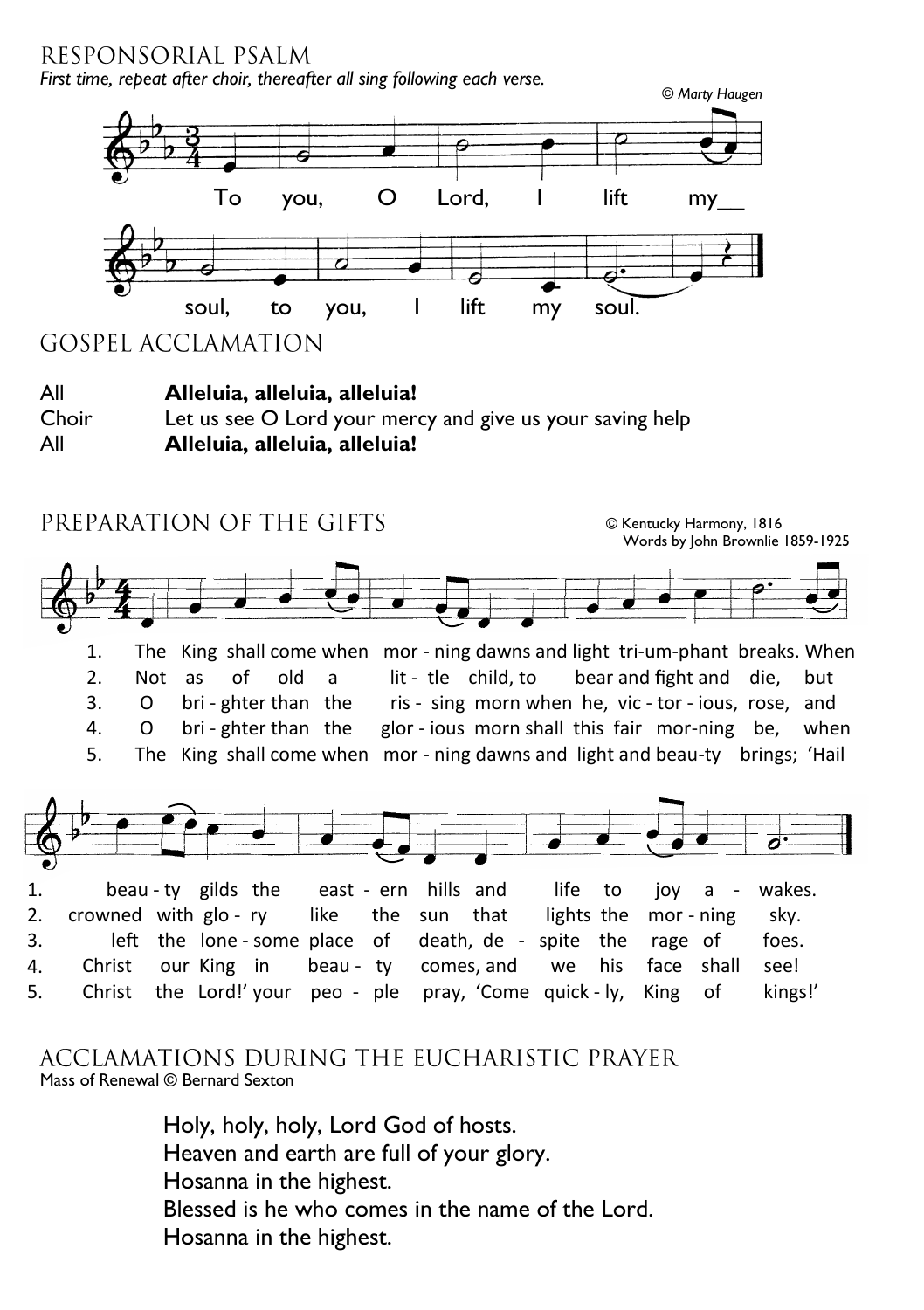Memorial Acclamation



#### Amen

*During Advent, following the doxology at the end of the Eucharistic Prayer, we will all sing the traditional (plainchant) 'Amen', unaccompanied.*



Lamb of God



## MUSIC DURING COMMUNION

First time, repeat after cantor, thereafter all sing between each verse.



*Come Saviour, come like dew on the grass; break through the clouds like gentle rain.*